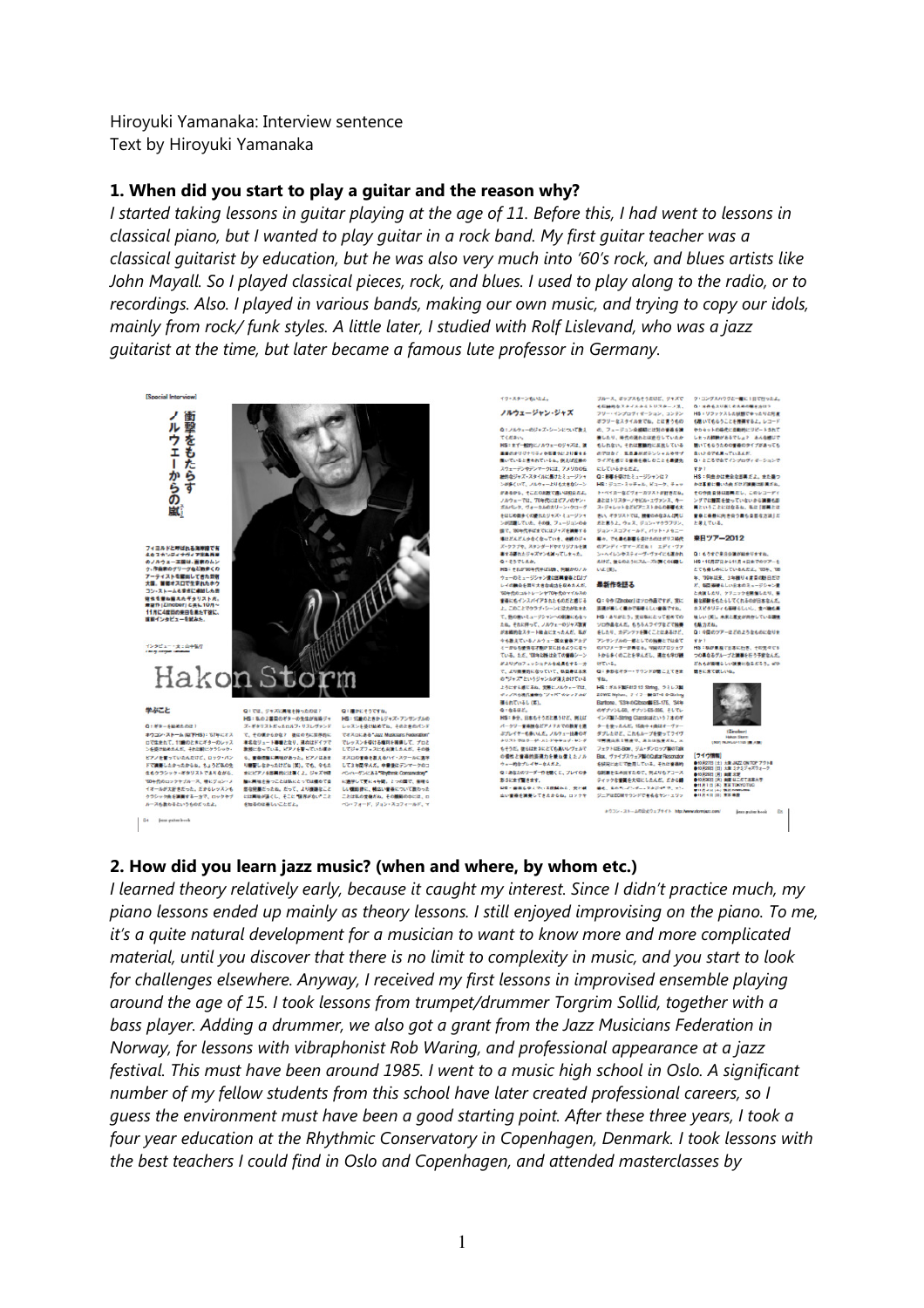international stars, like John Scofield, Mike Stern, and Robben Ford. Basically, I practiced a lot, played a lot, and listened to all kinds of music.

## 3. Please let me know about the jazz scene in Norway.(now and then)

I don't really know how to give a brief history of Norwegian jazz. In general, I think Norwegian jazz has always been more focused on originality and personal expression, rather than equilibristic playing within an established style. In that sense, for instance Sweden or Denmark has had larger communities, and better trained musicians in traditional american jazz music. I will try to give a short impression, based on my own experience: Before I had any first-hand experience, there had been a golden age in the '70's, with Jan Garbarek, Karin Krog, and other great musicians. When I started going to jam sessions, and playing at clubs, the fusion craze had completely taken over the bigger stages. In the mid '80's, we still had a few smaller, traditional jazz clubs, with great musicians playing over standards and originals. In the mid/late 1990's, several Norwegian artists had great success combining improvisation and electronics/DJ-ing. The most famous of these were Bugge Wesseltoft and Nils Petter Molvær. A little later, we had a vital environment around the club BLÅ, with free improvised music, often very inspired by 60's John Coltrane or 70's Miles Davis. This gave great opportunities for many young artists and bands, like Jaga Jazzist, Paal Nilsen-Love, Ingebrikt Flaten a.o. Jazz education in Norway has been the starting point for many bands. For many years, the only place to receive an education in jazz performing was the conservatory in Trondheim. Many norwegian bands have started their careers from this institution, some of the more famous are Farmer's Market, and Come Shine. The Norwegian Academy of Music in Oslo, where I work, has also educated some very successfull musicians, like Solveig Slettahjell, and the band Shining. After 2000, the whole scene has become more professional, and much more commercial. I think the term "jazz" has lost much of it's ability to describe a musical genre. In Norway, anything from pop music to contemporary classical is now labelled jazz. I can easily live with this, but dividing music into categories in terms of genre has definitely become more difficult. I think the impro scene in Norway is quite special. After great pioneers like Per Jørgensen, Frode Gjerstad, and Sidsel Endresen cleared the way, free improvisation is now something that is a natural part of education for any young musician, even to a greater extent than the American songbook tradition.

Like most countries, Norway also has many musicians who studied in the US, in institutions like Berklee, and who has become very skillfull players. Saxophone players Bendik Hofseth and Petter Wettre, or guitarists like Lage Lund or Jacob Young all studied in the US, and has enjoyed some level of international recognition. These four also suceeded in creating highly personal musical expressions.

## 4. Please let me know about your activities these years.

After high school I started studies in Copenhagen, back in 1987. The Rhythmic Conservatory was a brand new institution at the time, and there was nothing like it in Norway. Here, I received lessons from great musicians like Atilla Engin, Ole Koch Hansen, Butch Lacy, and Alex Riel. Guitar teachers were Karsten Houmark, Bjarne Roupé and Mikkel Nordsø. I also took guitar lessons from Staffan William-Olsson, who is a fantastic guitarist, and probably the best teacher I ever had.

During my education, I played in several bands in many different styles. In addition to all kinds of jazz music, I played in cover bands, and also hard rock bands. This allowed me to develop my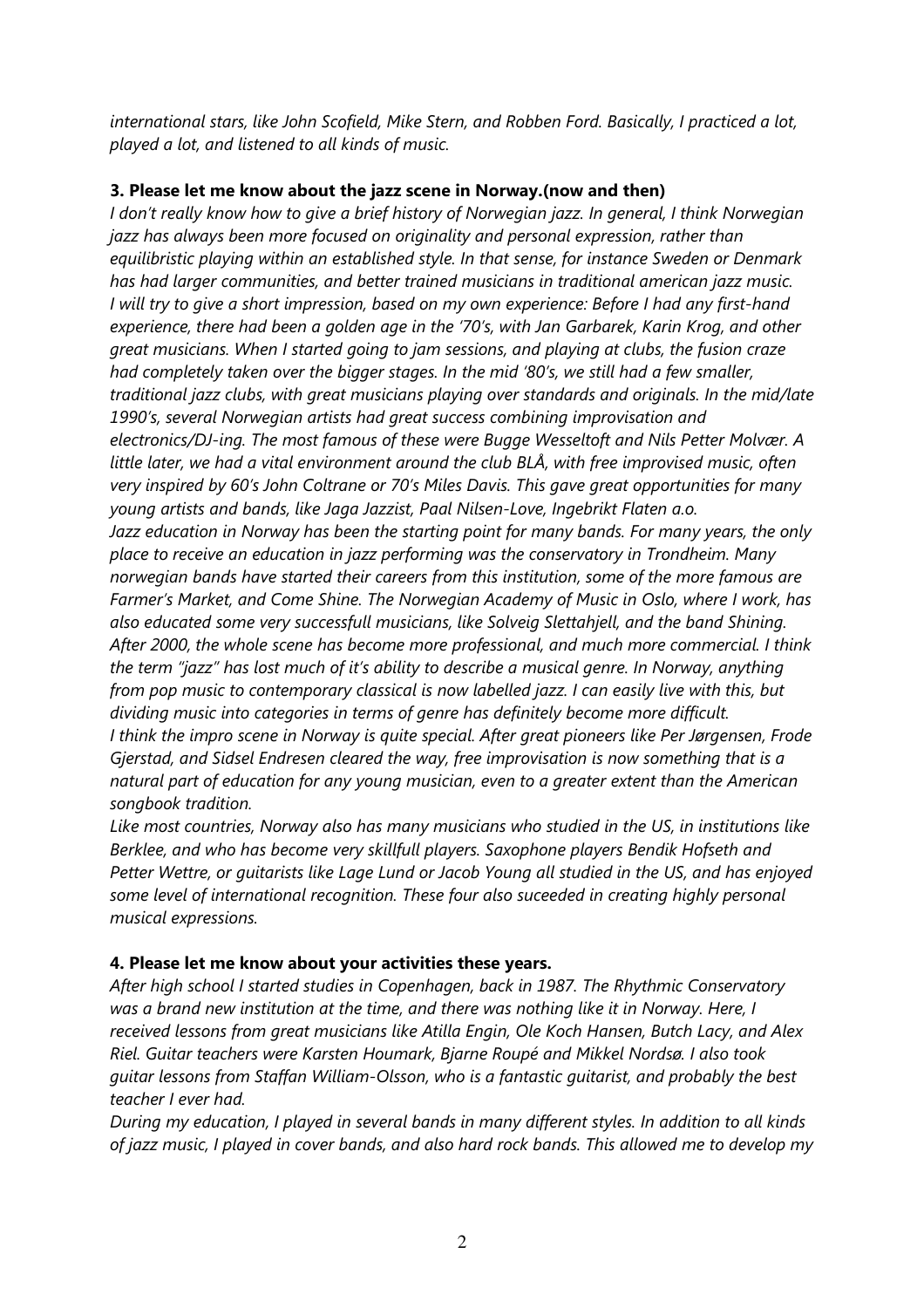technique, and I regard it as a very important influence to me. Of, course, I practiced a lot by myself.

After my education ended, I moved back to Norway in 1992. Here, I started playing with a large number of ever changing session bands, but I also worked with more regular trio and duo settings, playing at small cafés and clubs.

I also participated in new wave rock projects, like DePress, and avantgarde jazz projects, like Søyr and Fourth Pole.

For quite some time, I mixed freelance playing, composing/arranging and teaching. Composing has always been important to me, and arranging can also be crucial, even in music that is mainly improvised. In the 1990's I worked a lot with big band music, mostly with my own compositions in fairly traditional formats. I also worked with more avant-garde stuff, both composed, and improvised.

In retrospect, I can see that I never really participated fully in ongoing movements. For instance, when fusion was big, I played mostly avantgarde and free jazz. After free improvised music became the new mainstream, I experimented with alternative structure in my own music. This has not been out of a wish to protest or oppose to any contemporary movement, I just enjoy more to do something that has a potential to surprise, or stick out.

In addition to my activities in Norway, I have played a lot in Holland, in various settings with bass player Thomas Winther Andersen. His band Line Up included American saxophone player Jimmy Halperin, who is one of the more prominent performers from the Tristano school. For our first release, we also had Dutch drummer legend John Engels, who you might have heard on Chet Baker's record "Live in Tokyo".

I still do projects with Thomas. Our main cooperation project right now is the band Winther-Storm. In this quartet, we mix a lot of different styles and influences, and try to develop it into something new. Our release "Patchwork" from 2010 has had some success in Europe, and we are releasing the follow-up "Spinnaker" in Europe, October 2012.

Lately, I have worked with solo projects. In addition to the acoustic work you can hear on Zinober, I experiment with effects and noise music. It's amazing how many new great sounding, and affordable, effects you can find now, compared to two decades ago.

### 5. Who are your favorite musicians?

I always liked to listen to music that is completely different from what I do myself. For a while, I was very into ethnic music, checking out pygmé chant, gamelan music and such. I like singers a lot, like Joni Mitchell, Bjórk, and Chet Baker. Also, I have been very interested in rhythm, and West African and Caribbean music was important to me for some time. I used to like Irakere and Chucho Valdez.

As an instrumentalist, I guess I have pretty much the same influences as most other jazz guitarists. Of course, I listened a lot to Wes Montgomery, John Scofield, John McLaughlin, Pat Metheny etc. A major influence from my early playing was Andy Summers from The Police, and different rock/funk players. I also tried to play like Eddie Van Halen and Steve Vai, but I was never really able to play that smooth.

Other major jazz influences are Lennie Tristano, Bill Evans, and Keith Jarrett. These piano players have the great ability to make their instrument sing, in very different ways. My role models in the 1980's, and also later, were mainly teachers, rock musicians, and historical figures, more than performing jazz artists. I have found a lot of interesting concepts and ideas in classical music, as well.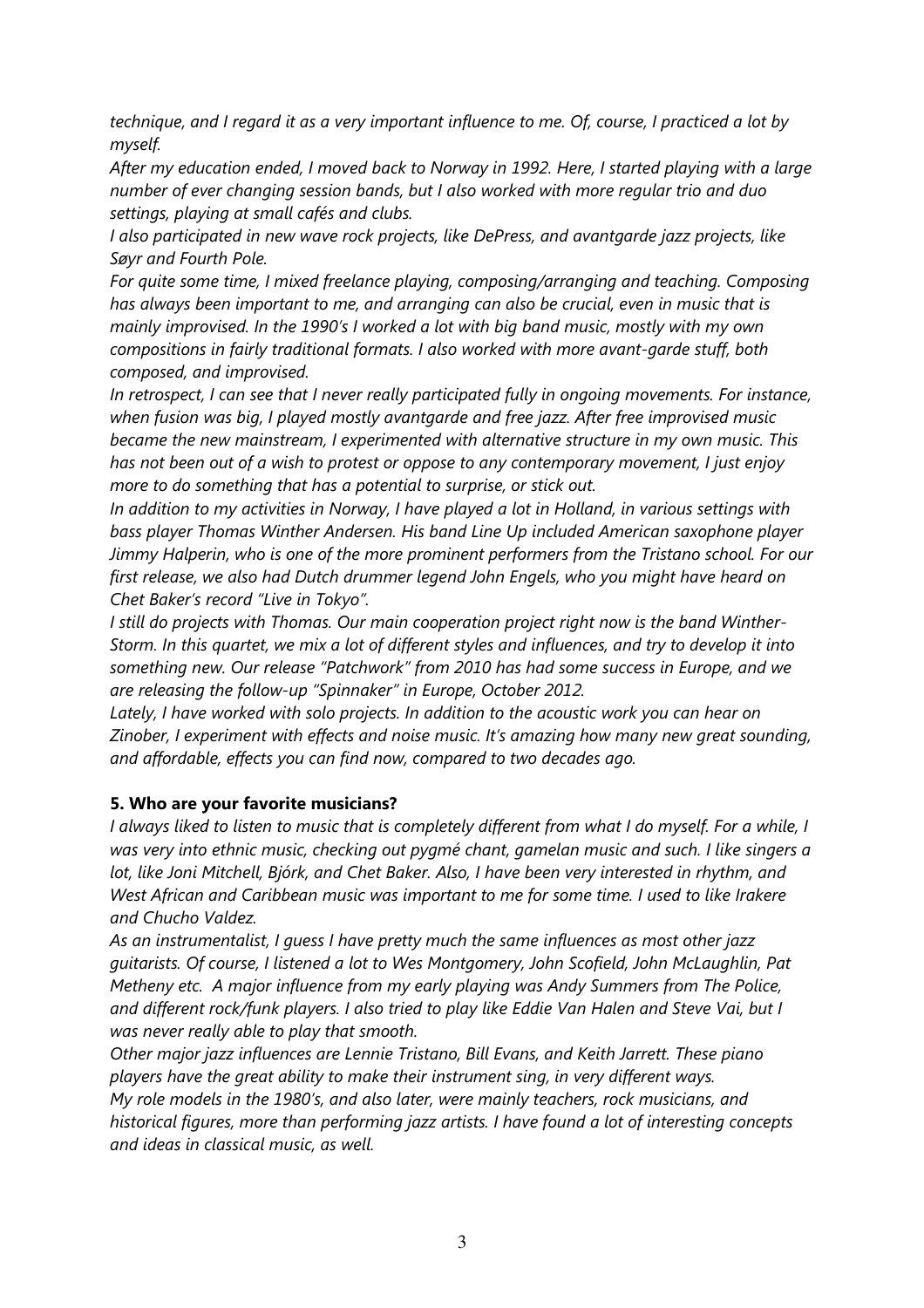#### 6. How many times have you been in Japan? (I think 3 times and this autumn) and what your japan tours were and your impression.

My first Japan tour was in 2003. I played with several big bands, including Akira Nonomura's Global Jazz Orchestra in Osaka. I played with various combo formats, including a gig at Tokyo TUC with Yoshihiko Katori, Akira Omori, and other fantastic players. The tour was something like 8 concerts in 10 days, every day with a new group. Sometimes the schedule had a clinic or workshop in the day time, so it was a pretty busy week. When I had some time off, I went sightseeing to Kyoto. One of the clinics was at the Kunitachi Academy. This was my first time in Japan, and I was totally amazed by all the different impressions. The tour was organized by Mr. Yosuke Kurosaka, who also followed me around as a tour manager. He has organized my other Japan tours, as well.

In 2008, I played 3 gigs in Japan. Among other things, I played a duo gig with piano player Ken'ichiro Shinzawa, and I was very impressed by his unique sensitivity and touch, as well as his great compositions.

My last visit to Japan was in 2009. On this tour, I especially remember the "guitar battle" gig with Japanes guitarist Yoshiaki Miyanoue. He is a great player with his own special style. His style is quite different from mine, but I think we made a good match. I also did a cosy gig with pianist Akane Noguchi, who I will play with again this time. This is the first time I play more than once with a Japanese musician, and it will be interesting to see if our interaction has developed.

Japan has always been a very pleasant experience to me, and so far I have only nice memories from my visits to Japan. I played with some world-class musicians, as well as student bands. Japanese hospitality and kindness is very easy to like, and I also enjoy Japanese food very much. One interesting thing is the extremely modern, almost futuristic, environment, in combination with the highly present tradition. Japan has so many people, and such a unique history. There is nothing similar anywhere else in the world.

### 7. Pls. let me know the characteristic of each album which you released as a leader ever.

My 2004 album "canned second" is a trio/quartet album. It contains 7 of my own compositions, and 4 standards/covers. It represents some of the music I was into at that time. Some of the originals were meant to be performed by a singer. At that time I had worked with singers Solveig Slettahjell and Beate Lech, and none of them could make the session. I am quite happy with the result, though. This album is the most straight forward of my releases, more or less within a mainstream American jazz idiom.

My 2006 release "Matsukaze" is a big band album. I play a couple of solos, but my main role is composer/conductor. This album is an example of my more experimental/modern big band work, and it didn't sell much. It consists of two long form compositions. The first, Ourobouros, is in mirror format. The eleven pieces, or movements, are alternately composed/improvised. #1 is #11 backwards, #2 and #10 are improvised, #3 is #9 backwards, and so forth. The second piece, "Matsukaze" is based on a sequel of numbers, all adding up to 11. These numbers is the fundament for both rhythm, harmony, and melody for the whole piece, which consists of four movements. These techniques contribute to a very consistent form, but you might argue that the method is a quite theoretical way of composing. The title for "Matsukaze" is inspired by the Japanese Noh play of the same title, but also by one of several poetic interpretations of the word, which I was told could be understood as the sound of water boiling during a traditional Japanese tea ceremony, or "wind in the pine trees".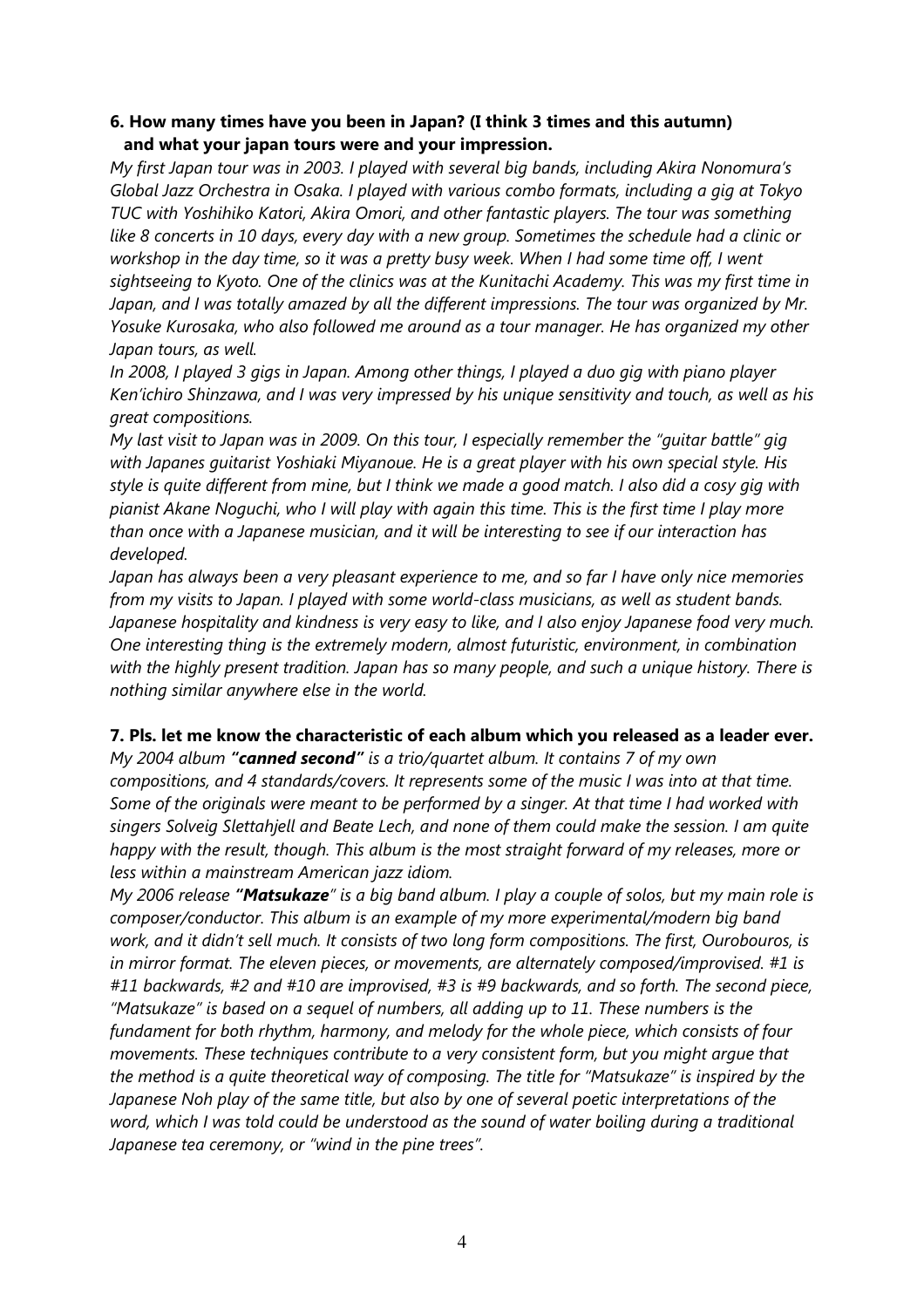My 2010 album "Patchwork" is with the band Winther-Storm, which I already mentioned. Jokingly we call this project a fusion band, but it is really a mix of acoustic and electric improvised music, with influences from the whole history of jazz. Every tune has it's own identity, and focus is very much on band energy.

My 2012 album "**Zinober**" is part of my solo project. It's only me and my quitars, playing some of my own compositions, as well as some free improvisation.

Also, I release the brand new album "Spinnaker" these days. This is the follow-up of the "Patchwork" album, and maybe the only follow-up I will ever make. The Winther-Storm project has developed through extensive playing during the last couple of years, and we are very proud of this new album.

## 8. About "Zinober". this is "Solo". You express very beautiful world of music. What inspired you to make this excellent recording? (very different style than other recordings)

Thank you. This was an experiment for me, since I have never done an entire solo project before. Of course, I have played solo pieces, intros, and cadenzas, but normally as a variation in an ensemble setting. A whole concert or recording with only guitar is a totally different concept. My focus as a performer has often been very much on timing, and interaction with other band members. When you play totally alone these parameters change, allowing other musical elements to come through with greater clarity. I learned a lot working with this project, and I still do. On this album, I play seven different guitars. Most pieces are one acoustic guitar only. On four of the 15 tracks I use overdubs. I can do the same thing live with a loop recorder. On a couple of tracks I use effects, like E-bow, talkbox, and the Vibesware Guitar resonator. All these effects work well on acoustic guitars. Many guitar players could probably find interest in the various playing techniques and guitars I use. My reason for these choices are all musically motivated. Emphasis on this album is very much on sound quality and sound variation, a topic I usually have not given much attention. The recording was made in only one day at famous Rainbow Studio in Oslo, with legendary sound engineer Jan Erik Kongshaug.

### 9. Those songs in Zinober are improvisations?

Some of the tracks are totally improvised on the spot. Some are thoroughly composed, but all tracks contain improvisation, and all compositions are composed with improvisation as the main tool. I did not write down one single note on paper during the work with this project. To me, improvisation is the most natural method to approach an instrument or a piece of music. The concept of improvisation has lately become institutionalized, and something very academic. I feel that the rhetorics around improvisation in jazz, at least in Norway, sometimes completely loses contact with reality. Not long ago I heard a statement by a music professional that Charlie Parker hardly improvised, and among young players it seems to be a common understanding that improvised music is "free" from every framework or concept whatsoever. To me, this is a complete misunderstanding, and it often results in some pretty uninteresting music.

### 10. Pls. let me know the way to enjoy "Zinober" more!

Well, I guess the best way is to sit back and try to enjoy the music. More than once, if you can find the time. When I was a teenager, I had LP's and cassettes that were literally worn out after hundreds of repeated playings. This is something I rarely do anymore, but I still think some types of music require to be repeated to get the full listening experience. Play it through proper equipment, and get rid of any disturbances.